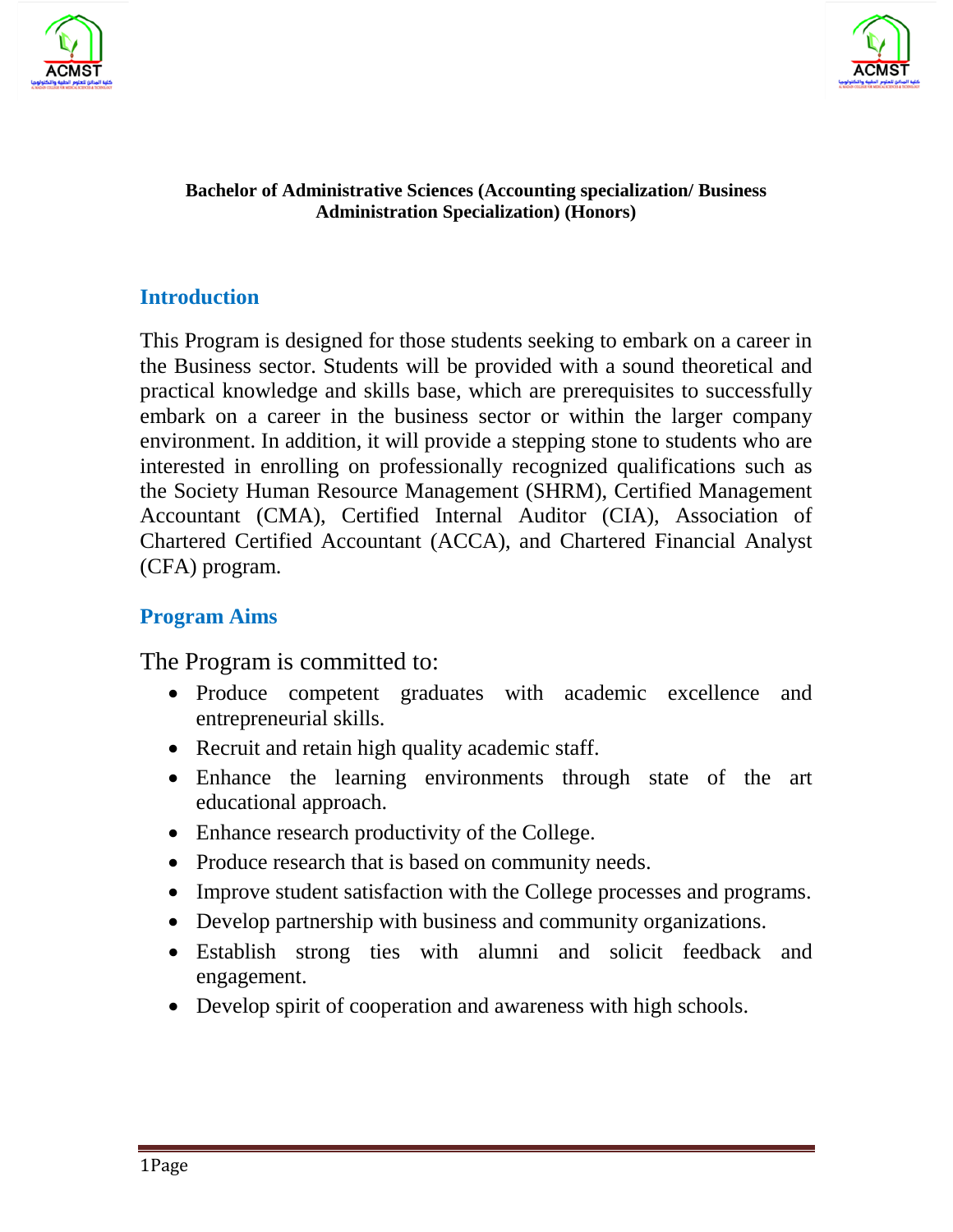



#### **Program Outcomes**

#### **Knowledge**

Upon completion of the B.Sc. in Administrative Sciences, the graduate should be able to:

- Demonstrate a solid foundation of knowledge in the liberal arts.
- Explain the fundamentals of the main business disciplines and their interaction with the Business and financial environment.
- Describe and discuss key concepts and principles of accounting and economics.
- Identify the concepts, theories and practices related to Business, Finance and Investment.

•

### **Cognitive Skills**

- Analyze real life business, Accounting, and financial scenarios and formulate decisions and solutions.
- Evaluate the feasibility of various options and decisions and draw valid conclusions.
- Conduct research in current problems related to Business, and finance.

#### **Interpersonal Skills and Responsibility**

- Function effectively in a team.
- Reflect on personal learning and development.
- Act responsibly and ethically in a professional environment.

#### **Communication, Information Technology and Numerical Skills**

- Use mathematics and statistics to solve financial problems.
- Communicate effectively in oral and written form.
- Use information technology effectively.

#### **Program Duration**

The Program of B.Sc. (Hon) in Administrative Sciences is of **4-years** duration, spread over **8 regular semesters**, and consisting of **157** credit hours.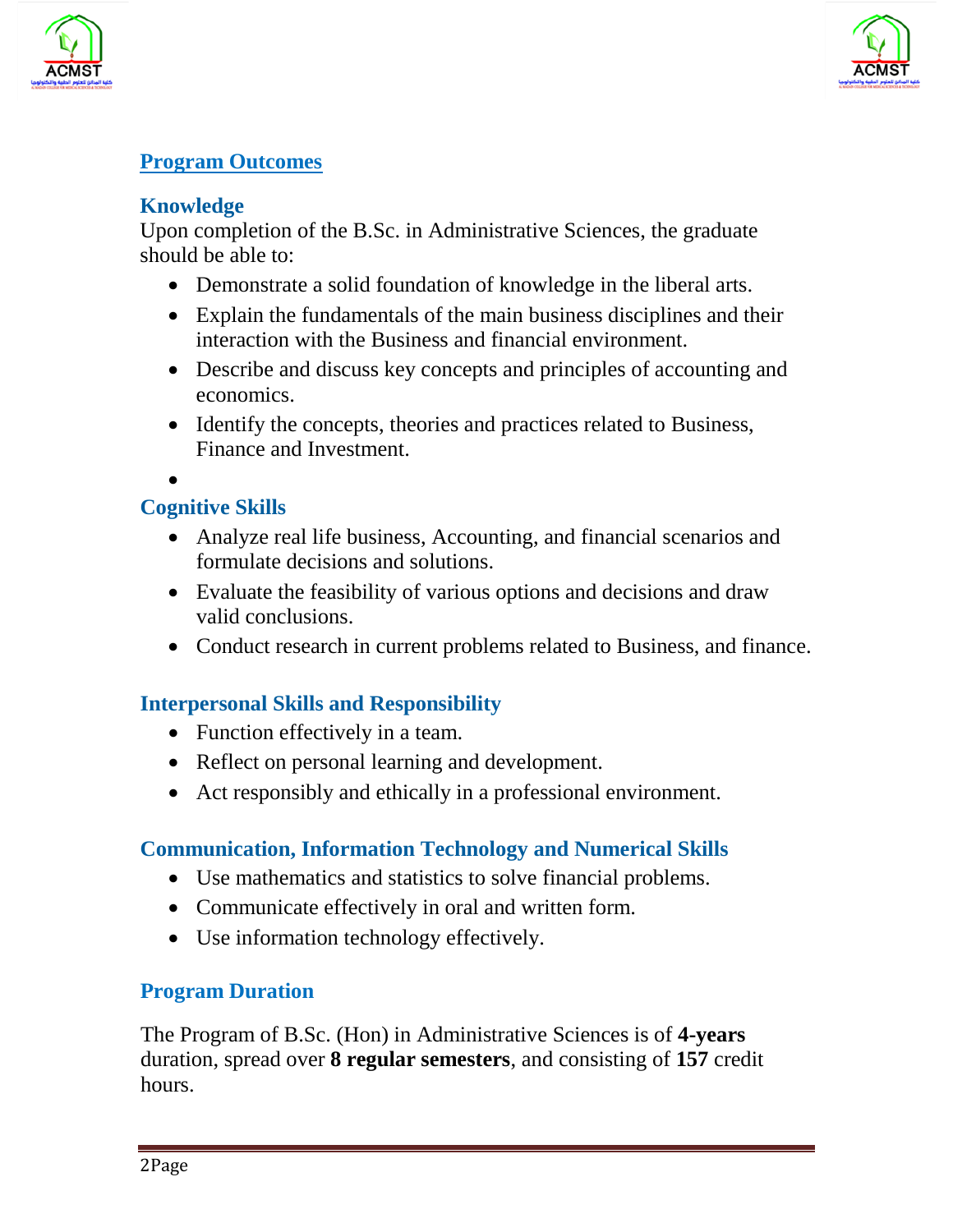



 $\sim$ 

## **Program Components**

#### **First Year / Semester One Shared**

|                    | <b>First Year: Semester One</b>  |                |                                         |                |                |                             |                                    |
|--------------------|----------------------------------|----------------|-----------------------------------------|----------------|----------------|-----------------------------|------------------------------------|
| <b>Course Code</b> | <b>Course Title</b>              |                | <b>Contact Hours</b><br><b>Per Week</b> |                |                | CrH                         | <b>Examination</b><br><b>Hours</b> |
|                    |                                  | L              | T                                       | P              | <b>Total</b>   |                             |                                    |
| <b>ISLAM 1-1-1</b> | Islamic Culture I                | $\overline{2}$ | $\overline{2}$                          | $\theta$       | 4              | 3                           | 3                                  |
| <b>ARAB 1-1-2</b>  | Arabic Language I                | $\overline{2}$ | 2                                       | $\theta$       | 4              | 3                           | 3                                  |
| $ENG$ 1-1-3        | English Language 1               | $\overline{2}$ | 2                                       | $\theta$       | 4              | 3                           | 3                                  |
| <b>ECON 1-1-4</b>  | <b>Fundamentals of Economics</b> | $\overline{2}$ | 2                                       | $\theta$       | 4              | 2                           | 3                                  |
| <b>ACCT 1-1-5</b>  | Principles of Accounting         | $\overline{2}$ | $\theta$                                | $\theta$       | $\overline{2}$ | $\overline{2}$              | 3                                  |
| <b>CALC 1-1-6</b>  | <b>Business Mathematics</b>      | $\overline{2}$ | 2                                       | $\theta$       | 4              | 3                           | 3                                  |
| <b>MGMT 1-1-7</b>  | Principles of Management         | $\overline{2}$ | $\theta$                                | $\theta$       | $\overline{2}$ | $\mathcal{D}_{\mathcal{L}}$ | 3                                  |
| <b>INFO 1-1-8</b>  | Computer and Information         | $\overline{2}$ | $\theta$                                | $\overline{2}$ | 4              | $\gamma$                    | 3                                  |
|                    | Technology                       |                |                                         |                |                |                             |                                    |
| <b>Total</b>       |                                  |                | 10                                      | $\overline{2}$ | 28             | 20                          |                                    |

# **First Year / Semester Two**

## **Shared**

|                    | <b>First Year: Semester Two</b> |                |                             |   |                             |                |                                    |
|--------------------|---------------------------------|----------------|-----------------------------|---|-----------------------------|----------------|------------------------------------|
| <b>Course Code</b> | <b>Course Title</b>             |                | <b>Per Week</b>             |   | <b>Contact Hours</b>        | CrH            | <b>Examination</b><br><b>Hours</b> |
|                    |                                 | L              | T                           | P | <b>Total</b>                |                |                                    |
| <b>ISLAM 1-2-1</b> | Islamic Culture 2               | 2              | 2                           |   | 4                           | 3              | 3                                  |
| <b>ARAB 1-2-2</b>  | Arabic Language 2               | $\overline{2}$ | 2                           |   | 4                           | 3              | 3                                  |
| ENG 1-2-3          | <b>English Language 2</b>       | $\overline{2}$ | $\mathcal{D}_{\mathcal{L}}$ |   | 4                           | 3              | 3                                  |
| <b>ACCT 1-2-4</b>  | <b>Financial Accounting</b>     | $\overline{2}$ | 2                           |   | 4                           | 3              | 3                                  |
| $LW$ 1-2-5         | Principles of Law               | $\overline{2}$ | 2                           |   | 4                           | 3              | $\overline{2}$                     |
| <b>ECON 1-2-6</b>  | Microeconomics                  | $\overline{2}$ | 2                           |   | 4                           | 3              | 3                                  |
| <b>SUDN 1-2-7</b>  | <b>Sudanese Studies</b>         | $\overline{2}$ | $\Omega$                    |   | $\mathcal{D}_{\mathcal{L}}$ | $\overline{2}$ | $\overline{2}$                     |
| <b>MGMT 1-2-8</b>  | Introduction to Management      | 2              | $\Omega$                    |   | $\overline{2}$              | 2              | 3                                  |
|                    | <b>Total</b>                    | 16             | 12                          |   | 28                          | 22             |                                    |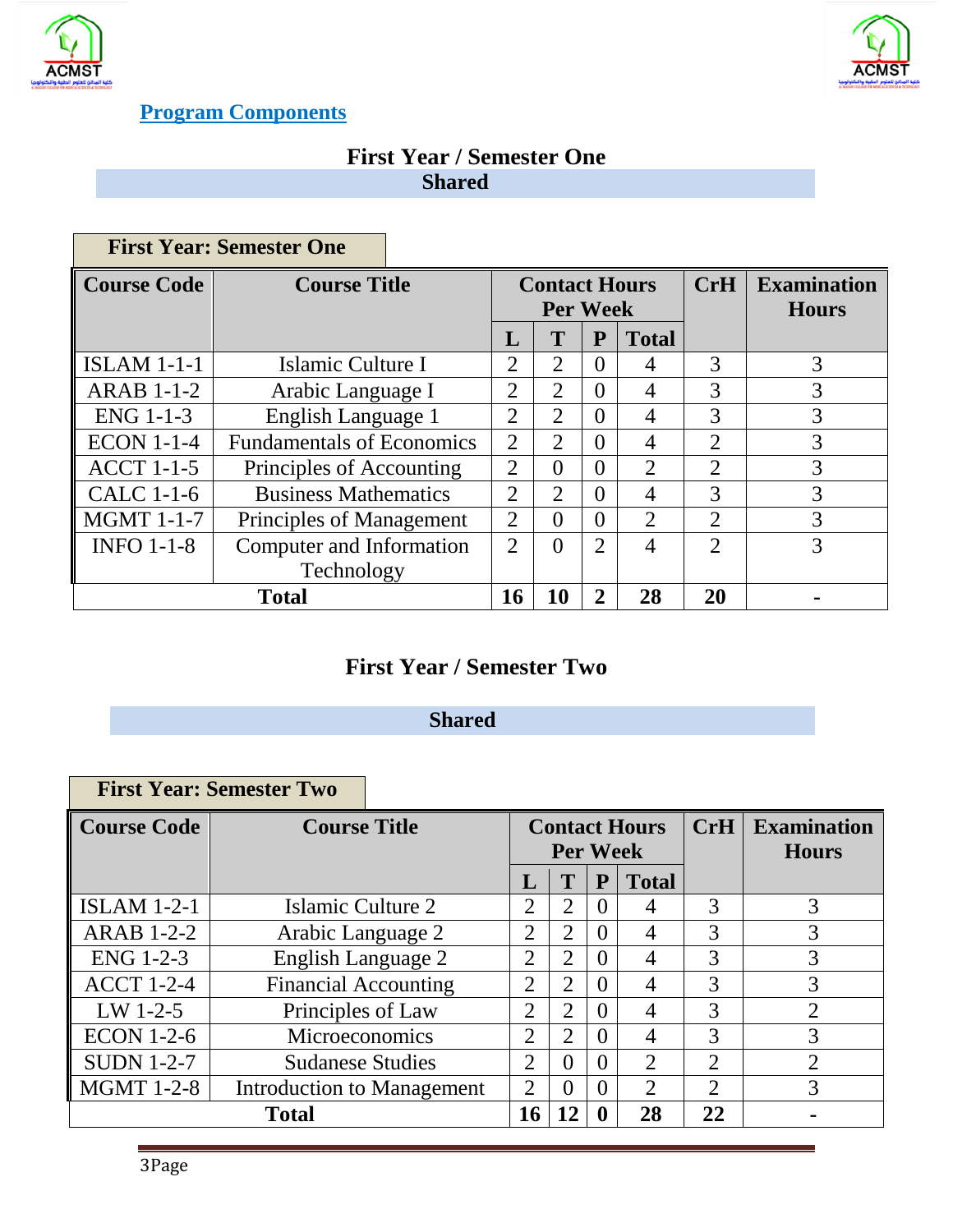



 $\sim$ 

## **Second Year / Semester Three Shared**

|                    | <b>Second Year: Semester Three</b>  |                                         |                |          |                |                             |                                    |
|--------------------|-------------------------------------|-----------------------------------------|----------------|----------|----------------|-----------------------------|------------------------------------|
| <b>Course Code</b> | <b>Course Title</b>                 | <b>Contact Hours</b><br><b>Per Week</b> |                |          |                | CrH                         | <b>Examination</b><br><b>Hours</b> |
|                    |                                     | L                                       | T              | P        | <b>Total</b>   |                             |                                    |
| $ENG 2-1-1$        | <b>English for Special Purposes</b> | $\overline{2}$                          | $\theta$       | 0        | 2              | $\mathcal{D}_{\mathcal{L}}$ | 3                                  |
| $2-1-2MGMT$        | <b>Organization Theory</b>          | $\overline{2}$                          | 2              | 0        | $\overline{4}$ | 3                           | 3                                  |
| $FIN 2-1-3$        | Principles of finance               | $\overline{2}$                          | $\Omega$       | $\Omega$ | 2              | $\mathcal{D}_{\mathcal{L}}$ | 3                                  |
| $ACCT$ 2-1-4       | Intermediate Accounting 1           | $\overline{2}$                          | $\theta$       | 0        | 2              | $\overline{2}$              | 3                                  |
| <b>ECON 2-1-5</b>  | <b>Macroeconomics</b>               | $\overline{2}$                          | $\overline{2}$ | 0        | $\overline{4}$ | 3                           | 3                                  |
| $FIN 2-1-6$        | Principles of Insurance             | $\overline{2}$                          | $\theta$       | 0        | 2              | $\mathcal{D}_{\mathcal{L}}$ | 3                                  |
| <b>MGMT 2-1-7</b>  | <b>Organizational Behavior</b>      | $\overline{2}$                          | $\Omega$       | $\theta$ | $\overline{2}$ | $\overline{2}$              | 3                                  |
| <b>MGMT 2-1-8</b>  | <b>Business Statistics</b>          | $\overline{2}$                          | 2              | $\theta$ | $\overline{4}$ | 3                           | 3                                  |
| <b>Total</b>       |                                     |                                         | 6              |          | 22             | 19                          |                                    |

## **Second Year / Semester Four Shared**

|                    | <b>Second Year: Semester Four</b> |                                         |                |                   |                |                |                                    |
|--------------------|-----------------------------------|-----------------------------------------|----------------|-------------------|----------------|----------------|------------------------------------|
| <b>Course Code</b> | <b>Course Title</b>               | <b>Contact Hours</b><br><b>Per Week</b> |                |                   |                | CrH            | <b>Examination</b><br><b>Hours</b> |
|                    |                                   | L                                       | T              | P                 | <b>Total</b>   |                |                                    |
| $LW$ 2-2-1         | <b>Business Law</b>               | $\overline{2}$                          | 2              | $\mathbf{\Omega}$ | 4              | 3              | 3                                  |
| <b>STAT 2-2-2</b>  | <b>Inference Statistics</b>       | $\overline{2}$                          | $\Omega$       | 0                 | $\overline{2}$ | $\overline{2}$ | 3                                  |
| <b>ACCT 2-2-3</b>  | Intermediate Accounting 2         | $\overline{2}$                          | $\Omega$       | 0                 | $\overline{2}$ | $\overline{2}$ | 3                                  |
| $FIN 2-2-4$        | Money & Banking                   | $\overline{2}$                          | 2              | 0                 | $\overline{4}$ | 3              | 3                                  |
| <b>MGMT 2-2-5</b>  | Human Resource Management         | $\overline{2}$                          | 2              | $\mathbf{\Omega}$ | $\overline{4}$ | 3              | 3                                  |
| <b>MGMT 2-2-6</b>  | Principles of Marketing           | $\overline{2}$                          | $\Omega$       | 0                 | 2              | $\mathfrak{D}$ | 3                                  |
| $LW$ 2-2-7         | <b>Commercial Law</b>             | $\overline{2}$                          | $\overline{2}$ | 0                 | $\overline{4}$ | 3              | 3                                  |
| <b>MGMT 2-2-8</b>  | <b>Advanced Organizational</b>    | $\overline{2}$                          | $\Omega$       |                   | $\overline{2}$ | $\mathcal{D}$  | 3                                  |
|                    | <b>Behavior</b>                   |                                         |                |                   |                |                |                                    |
| <b>Total</b>       |                                   | 16                                      | 8              |                   | 24             | 20             |                                    |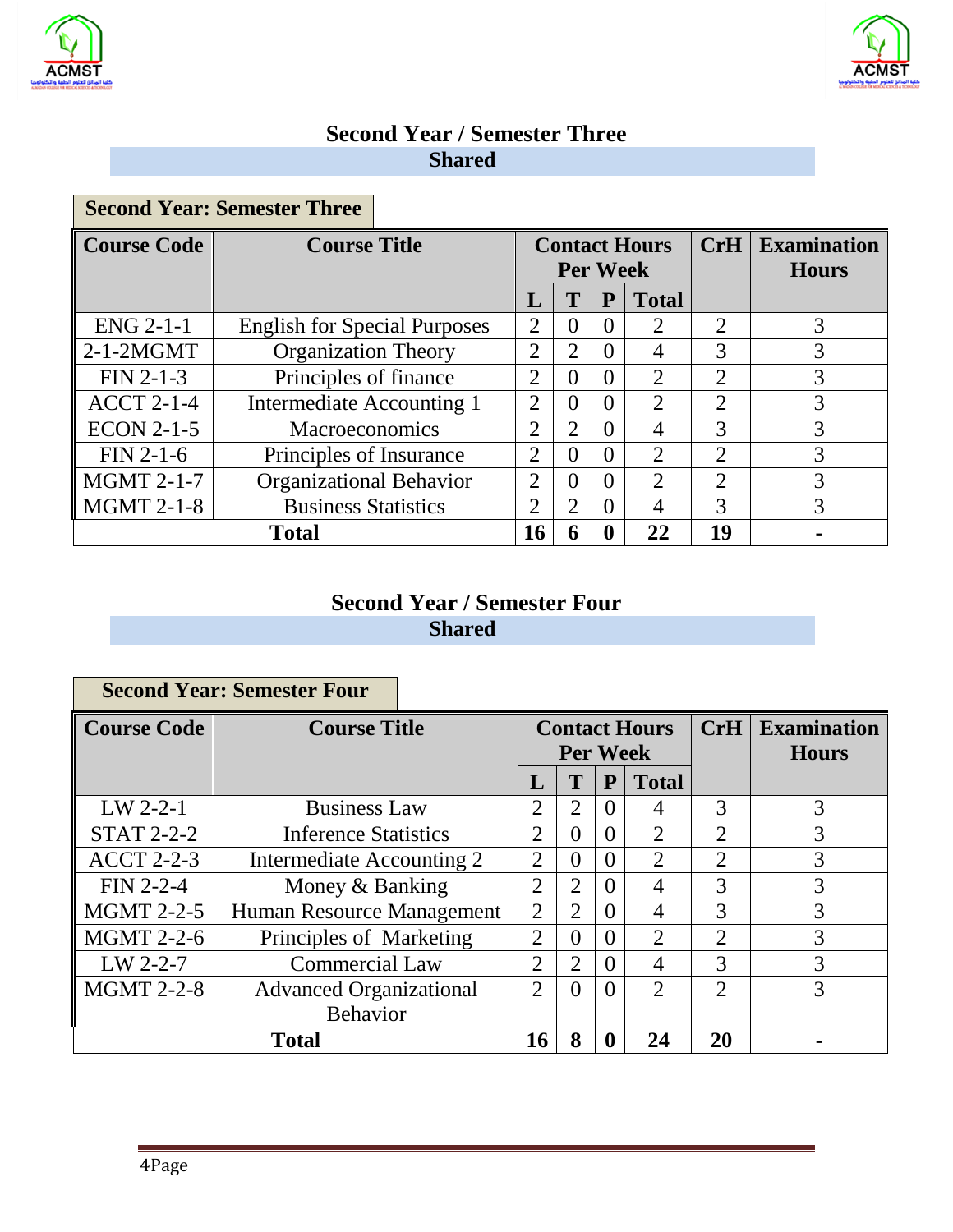



## **Third Year / Semester Five Business Administrative Specialization**

|                    | <b>Third Year: Semester Five</b>     |                                         |                |              |                             |                             |                                    |
|--------------------|--------------------------------------|-----------------------------------------|----------------|--------------|-----------------------------|-----------------------------|------------------------------------|
| <b>Course Code</b> | <b>Course Title</b>                  | <b>Contact Hours</b><br><b>Per Week</b> |                |              |                             | CrH                         | <b>Examination</b><br><b>Hours</b> |
|                    |                                      | L                                       | T              | ${\bf P}$    | <b>Total</b>                |                             |                                    |
| <b>ACCT 3-1-1</b>  | <b>Advanced Financial Accounting</b> | 2                                       | 2              | $\theta$     | 4                           | $\mathcal{R}$               | 3                                  |
| <b>MGMT 3-1-2</b>  | <b>Production Management</b>         | 2                                       | 0              | $\Omega$     | $\overline{2}$              | 2                           | 3                                  |
| <b>ACCT 3-1-3</b>  | <b>Business Policy and strategy</b>  |                                         | 0              | $\theta$     | $\overline{2}$              | $\overline{2}$              | 3                                  |
| FIN 3-1-4          | Change Management &                  |                                         | $\overline{2}$ | $\Omega$     | $\overline{4}$              | 3                           | 3                                  |
|                    | <b>Organizational Development</b>    |                                         |                |              |                             |                             |                                    |
| <b>MAKT 3-1-5</b>  | <b>Marketing Management</b>          | 2                                       | 2              | $\theta$     | $\overline{4}$              | 3                           | 3                                  |
| <b>MGMT 3-1-6</b>  | <b>Strategic Management</b>          | $\overline{2}$                          | 2              | $\Omega$     | $\overline{4}$              | 3                           | 3                                  |
| <b>MGMT 3-1-7</b>  | <b>Business Communication</b>        | $\overline{2}$                          | 0              | $\theta$     | $\mathcal{D}_{\mathcal{L}}$ | $\mathcal{D}_{\mathcal{L}}$ | 3                                  |
| <b>MGMT 3-1-8</b>  | <b>Procurement Management</b>        | $\overline{2}$                          | $\overline{2}$ | $\Omega$     | $\overline{4}$              | $\mathcal{R}$               | 3                                  |
| <b>Total</b>       |                                      | 16                                      | 10             | $\mathbf{0}$ | 26                          | 21                          |                                    |

## **Third Year / Semester Six Business Administrative Specialization**

| <b>Third Year: Semester Six</b> |                     |                                         |                |                                         |                |                |                |                                    |
|---------------------------------|---------------------|-----------------------------------------|----------------|-----------------------------------------|----------------|----------------|----------------|------------------------------------|
| <b>Course Code</b>              | <b>Course Title</b> |                                         |                | <b>Contact Hours</b><br><b>Per Week</b> |                |                |                | <b>Examination</b><br><b>Hours</b> |
|                                 |                     |                                         | L              | T                                       | ${\bf P}$      | <b>Total</b>   |                |                                    |
| <b>MGMT 3-2-1</b>               |                     | Human Capital Management                | $\overline{2}$ | $\theta$                                | $\Omega$       | 2              | $\overline{2}$ | 3                                  |
| <b>MGMT 3-2-2</b>               |                     | <b>Strategic Business Plan</b>          | $\overline{2}$ | $\Omega$                                | $\Omega$       | 2              | $\overline{2}$ | 3                                  |
| <b>ACCT 3-2-3</b>               |                     | <b>Managerial Communication</b>         | $\overline{2}$ | $\theta$                                | $\theta$       | 2              | $\overline{2}$ | 3                                  |
| FIN 3-2-4                       |                     | E-Business                              | 1              | $\mathbf{0}$                            | $\overline{2}$ | 3              | $\overline{2}$ | 3                                  |
| <b>MAKT 3-2-5</b>               |                     | Innovation and Entrepreneurship         | $\overline{2}$ | $\overline{2}$                          | $\theta$       | $\overline{4}$ | 3              | 3                                  |
| <b>MGMT 3-2-6</b>               |                     | <b>Scientific Research</b>              | $\overline{2}$ | $\mathfrak{D}$                          | $\theta$       | $\overline{4}$ | 3              | 3                                  |
|                                 |                     | Methodology                             |                |                                         |                |                |                |                                    |
| <b>MGMT 3-2-7</b>               |                     | <b>Feasibility Studies and Projects</b> | $\overline{2}$ | $\overline{2}$                          | $\Omega$       | $\overline{4}$ | 3              | 3                                  |
|                                 |                     | Evaluation                              |                |                                         |                |                |                |                                    |
| <b>MGMT 3-2-8</b>               |                     | <b>Operation Management</b>             | $\overline{2}$ | $\overline{2}$                          | $\Omega$       | $\overline{4}$ | $\mathfrak{D}$ | $\mathcal{D}_{\mathcal{L}}$        |
| <b>Total</b>                    |                     | 15                                      | 8              | 2                                       | 25             | 19             |                |                                    |